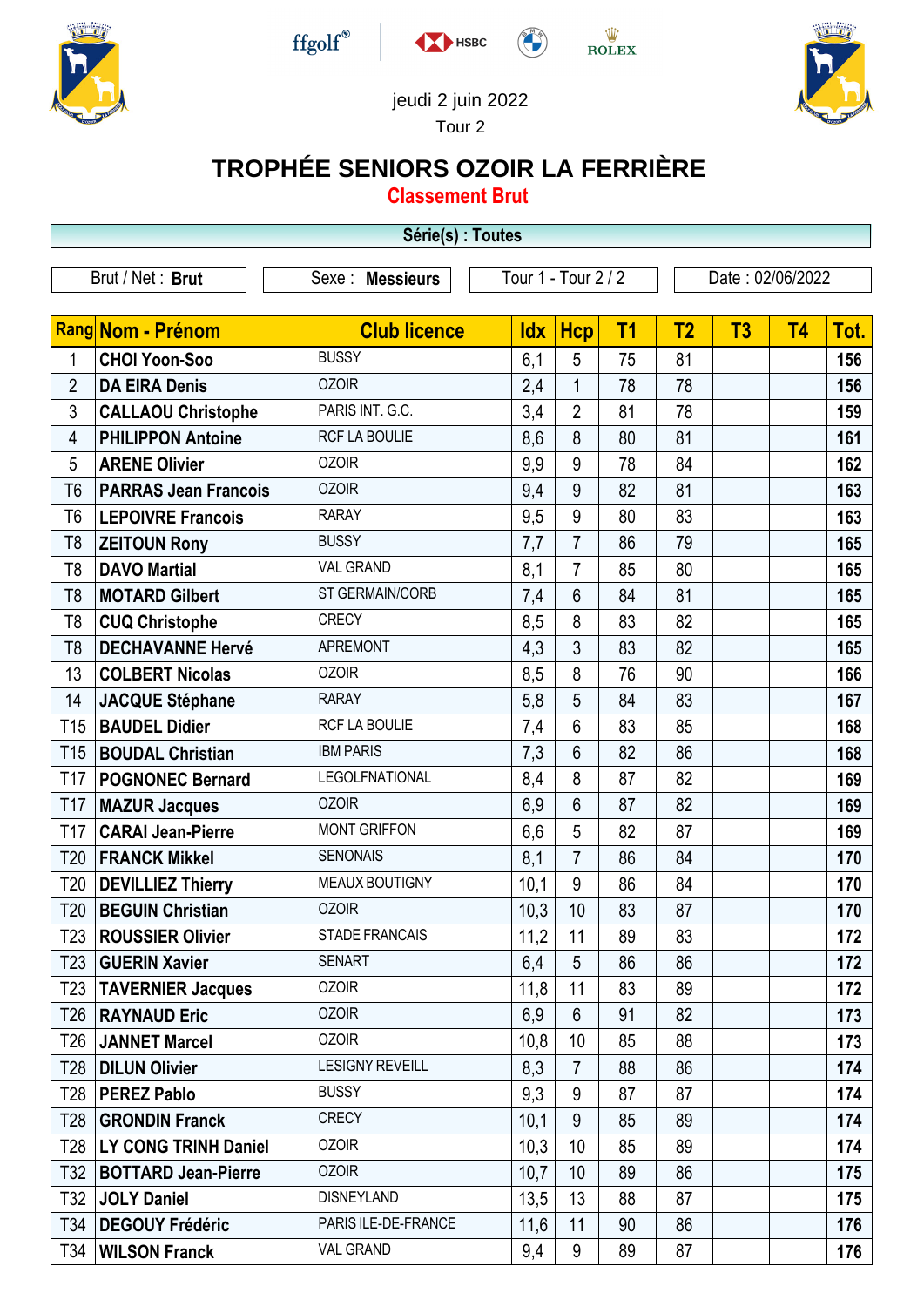|                 | <b>Rang Nom - Prénom</b>     | <b>Club licence</b>      | <b>Idx</b> | <b>Hcp</b>     | T <sub>1</sub> | T <sub>2</sub> | T3 | <b>T4</b> | Tot. |
|-----------------|------------------------------|--------------------------|------------|----------------|----------------|----------------|----|-----------|------|
| T34             | <b>BOUCHEZ Philippe</b>      | PARIS ILE-DE-FRANCE      | 8,5        | 8              | 89             | 87             |    |           | 176  |
| T34             | <b>OUM Rutchera</b>          | <b>OZOIR</b>             | 10,8       | 10             | 87             | 89             |    |           | 176  |
| T34             | <b>TEMBE Simon</b>           | <b>ROISSY</b>            | 9,5        | 9              | 84             | 92             |    |           | 176  |
| T39             | <b>YU Sung-Eun</b>           | <b>BUSSY</b>             | 11,9       | 11             | 90             | 87             |    |           | 177  |
| T39             | <b>ROUILLON Eric</b>         | <b>SARREBOURG</b>        | 11,0       | 10             | 87             | 90             |    |           | 177  |
| T39             | <b>DESCAT Paul-Henri</b>     | <b>OZOIR</b>             | 10,5       | 10             | 86             | 91             |    |           | 177  |
|                 | T42   DENIS Philippe         | VAUGOUARD                | 11,7       | 11             | 91             | 87             |    |           | 178  |
| T42             | <b>BOUSSEFFA Eric</b>        | MEAUX BOUTIGNY           | 7,3        | $6\phantom{1}$ | 82             | 96             |    |           | 178  |
| T44             | <b>CHUNG Han Sung</b>        | <b>BUSSY</b>             | 8,6        | 8              | 89             | 90             |    |           | 179  |
| T44             | <b>LANGLOIS Thierry</b>      | <b>OZOIR</b>             | 12,7       | 12             | 87             | 92             |    |           | 179  |
| T44             | <b>GEOFFROY Christophe</b>   | <b>LEVALLOIS</b>         | 8,8        | 8              | 87             | 92             |    |           | 179  |
| T44             | <b>GAMBIRASIO Laurent</b>    | <b>ROCHEFORT</b>         | 8,1        | $\overline{7}$ | 86             | 93             |    |           | 179  |
| T48             | <b>SOUCHAUD Gilles</b>       | <b>CRECY</b>             | 13,1       | 13             | 94             | 86             |    |           | 180  |
| T48             | <b>SALVI Guy</b>             | <b>ETIOLLES</b>          | 14,0       | 14             | 92             | 88             |    |           | 180  |
| T48             | <b>HUBLIER Jean François</b> | <b>OZOIR</b>             | 12,0       | 12             | 86             | 94             |    |           | 180  |
| T48             | <b>CONTU Antoine</b>         | <b>CRECY</b>             | 11,3       | 11             | 84             | 96             |    |           | 180  |
| 52              | <b>BUCHTER Franck</b>        | <b>RARAY</b>             | 9,7        | 9              | 93             | 88             |    |           | 181  |
| T <sub>53</sub> | <b>BELLITY Bruno</b>         | <b>STADE FRANCAIS</b>    | 8,7        | 8              | 96             | 86             |    |           | 182  |
| T <sub>53</sub> | <b>CHERRIER Daniel</b>       | <b>FONTAINEBLEAU</b>     | 12,7       | 12             | 94             | 88             |    |           | 182  |
| T <sub>53</sub> | <b>COLMERAUER Denis</b>      | <b>LESIGNY CORBUCHES</b> | 12,7       | 12             | 91             | 91             |    |           | 182  |
| T <sub>53</sub> | <b>ORQUERA Eric</b>          | <b>OZOIR</b>             | 11,6       | 11             | 87             | 95             |    |           | 182  |
| 57              | <b>LE POCHAT Pierrick</b>    | <b>MONT GRIFFON</b>      | 8,8        | 8              | 94             | 89             |    |           | 183  |
| T <sub>58</sub> | <b>GHAFFARZADEH Hossein</b>  | <b>BUSSY</b>             | 11,0       | 10             | 98             | 86             |    |           | 184  |
| T <sub>58</sub> | <b>CINQUIN Jacques</b>       | <b>ROCHEFORT</b>         | 9,2        | 8              | 97             | 87             |    |           | 184  |
| <b>T58</b>      | <b>MECZ Jean-Jacques</b>     | <b>OZOIR</b>             | 11,7       | 11             | 92             | 92             |    |           | 184  |
|                 | T58   KO Unbong              | ST NOM LA BRETECHE       | 7,7        | $\overline{7}$ | 90             | 94             |    |           | 184  |
| T <sub>58</sub> | <b>DESCHAMPS Alain</b>       | <b>VAL GRAND</b>         | 6,9        | $6\phantom{1}$ | 87             | 97             |    |           | 184  |
| 63              | <b>JEAN François</b>         | VAUGOUARD                | 15,5       | 16             | 89             | 96             |    |           | 185  |
| 64              | <b>LEJEUNE Laurent</b>       | <b>OZOIR</b>             | 12,4       | 12             | 95             | 91             |    |           | 186  |
| 65              | <b>BOUVIGNIES Pascal</b>     | PARIS ILE-DE-FRANCE      | 12,3       | 12             | 97             | 90             |    |           | 187  |
| T66             | <b>GALLEANO Philippe</b>     | <b>SERAINCOURT</b>       | 14,2       | 14             | 98             | 92             |    |           | 190  |
| T66             | <b>MOTTIER Christophe</b>    | <b>CELY</b>              | 12,1       | 12             | 94             | 96             |    |           | 190  |
| T68             | <b>CITRON Christophe</b>     | <b>TREMBLAY PARC</b>     | 8,8        | 8              | 98             | 94             |    |           | 192  |
| T68             | <b>RAMASSAMY David</b>       | ST GERMAIN/CORB          | 13,3       | 13             | 97             | 95             |    |           | 192  |
| T68             | <b>LEGER Robert</b>          | <b>BUSSY</b>             | 9,2        | 8              | 90             | 102            |    |           | 192  |
| 71              | <b>MICHEL Marc</b>           | <b>OZOIR</b>             | 11,8       | 11             | 93             | 100            |    |           | 193  |
| 72              | <b>PROUST Didier</b>         | <b>LEGOLFNATIONAL</b>    | 11,7       | 11             | 93             | 101            |    |           | 194  |
| 73              | <b>DOUCE Alain</b>           | <b>OZOIR</b>             | 7,3        | 6              | 95             | 100            |    |           | 195  |
| 74              | <b>VULDY Patrice</b>         | <b>ETIOLLES</b>          | 15,6       | 16             | 97             | 99             |    |           | 196  |
| T75             | <b>TISSOT Daniel</b>         | COUDRAY MONTCEAUX        | 15,4       | 15             | 96             | 101            |    |           | 197  |
| T75             | <b>ROY Armel</b>             | <b>BUSSY</b>             | 9,3        | 9              | 96             | 101            |    |           | 197  |
| 77              | <b>AUGEARD Pierre</b>        | <b>LESIGNY REVEILL</b>   | 14,8       | 15             | 97             | 104            |    |           | 201  |
| T78             | <b>CHEVALLIER Christophe</b> | <b>ORMESSON</b>          | 13,2       | 13             | 97             | 105            |    |           | 202  |
| T78             | <b>DRUJON Frederick</b>      | <b>OMAHA BEACH</b>       | 11,3       | 11             | 96             | 106            |    |           | 202  |
| T80             | <b>GUARESI Jean-Pierre</b>   | <b>MONT GRIFFON</b>      | 15,7       | 16             | 103            | 100            |    |           | 203  |
| T80             | <b>GARABELLO Daniel</b>      | <b>BUSSY</b>             | 11,0       | 10             | 95             | 108            |    |           | 203  |